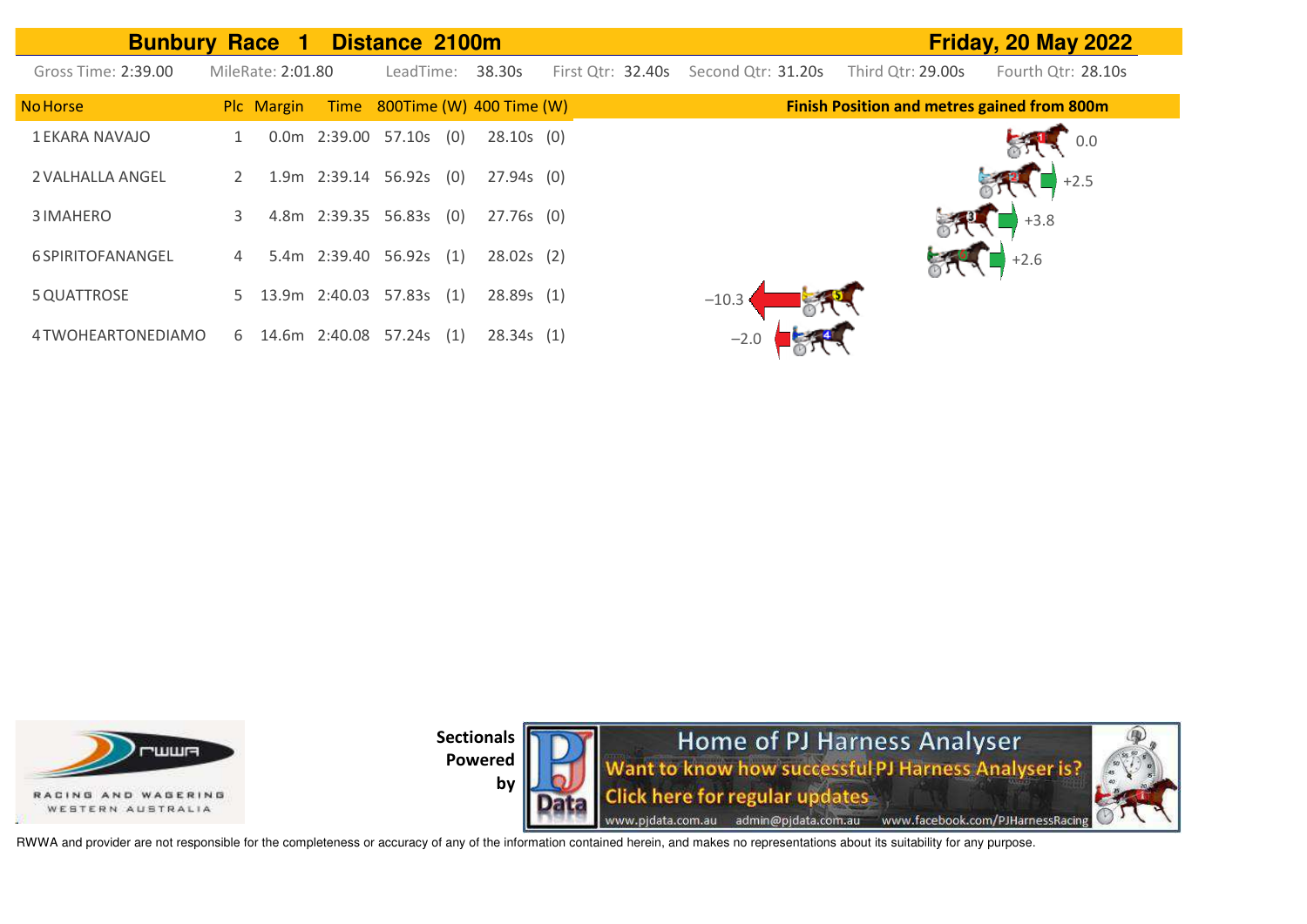



**by** 



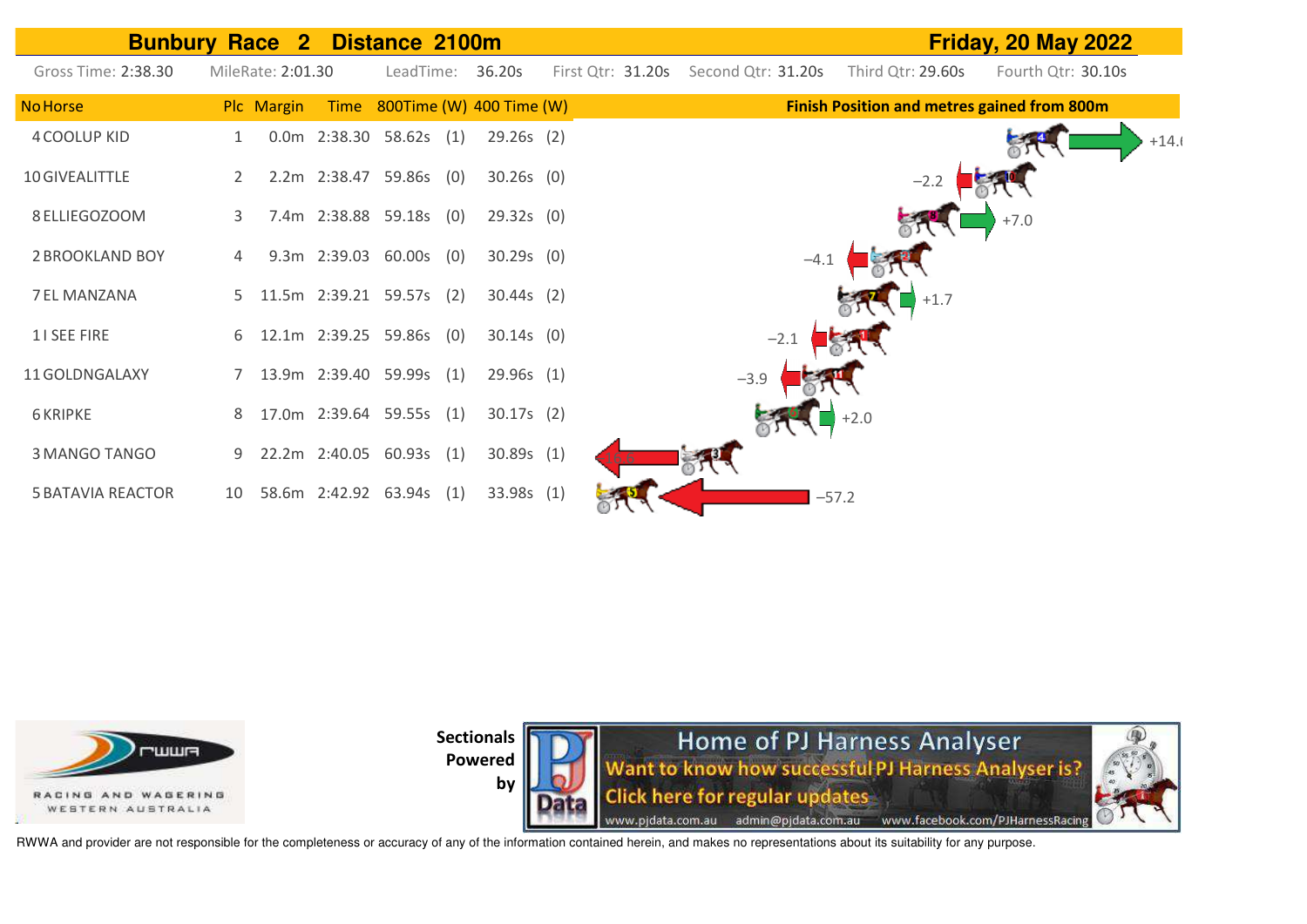



**Sectionals** 

**Powered by** 

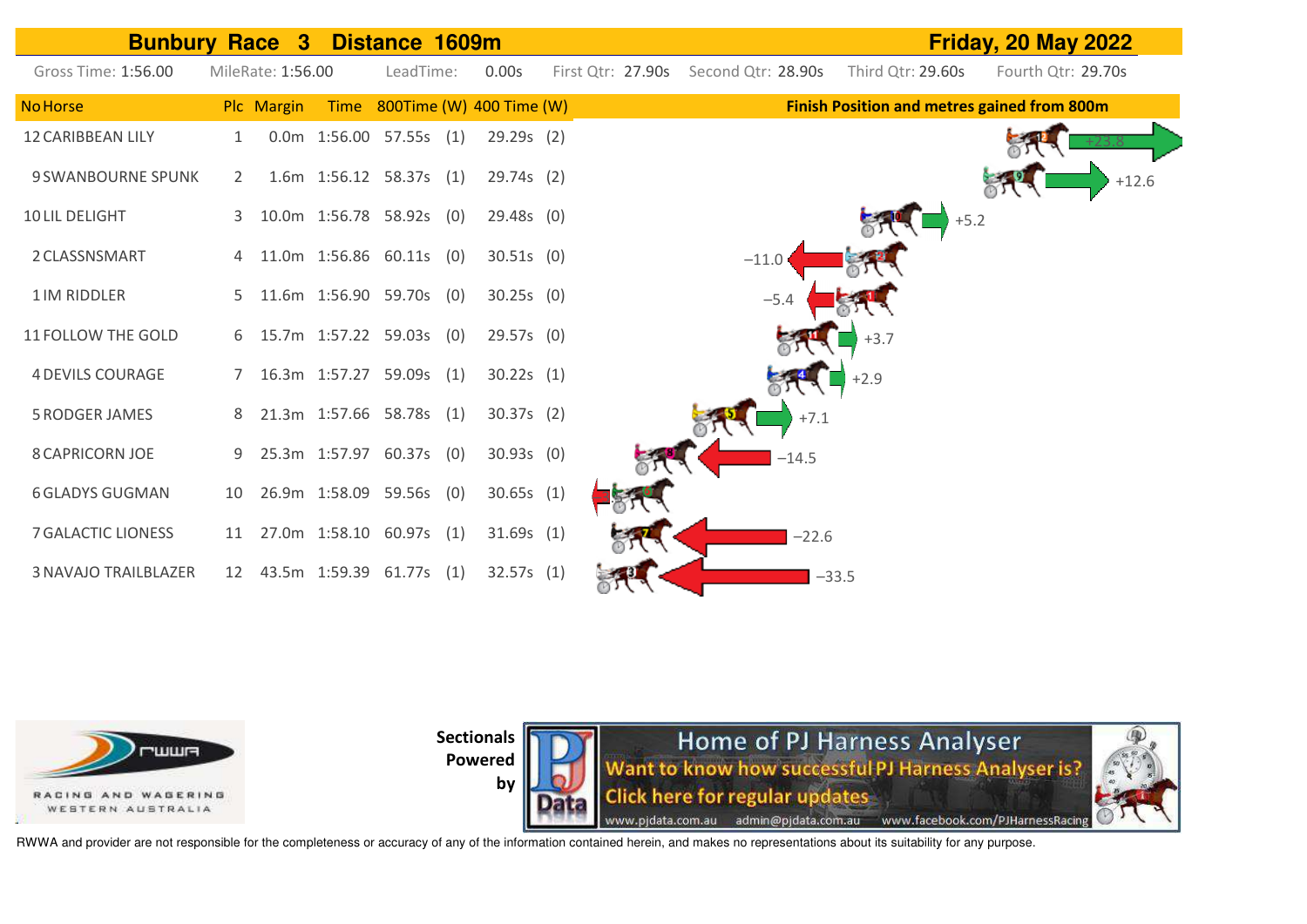



**by** 

Home of PJ Harness Analyser Want to know how successful PJ Harness Analyser is? **Click here for regular updates** www.pjdata.com.au admin@pjdata.com.au www.facebook.com/PJHarnessRacing

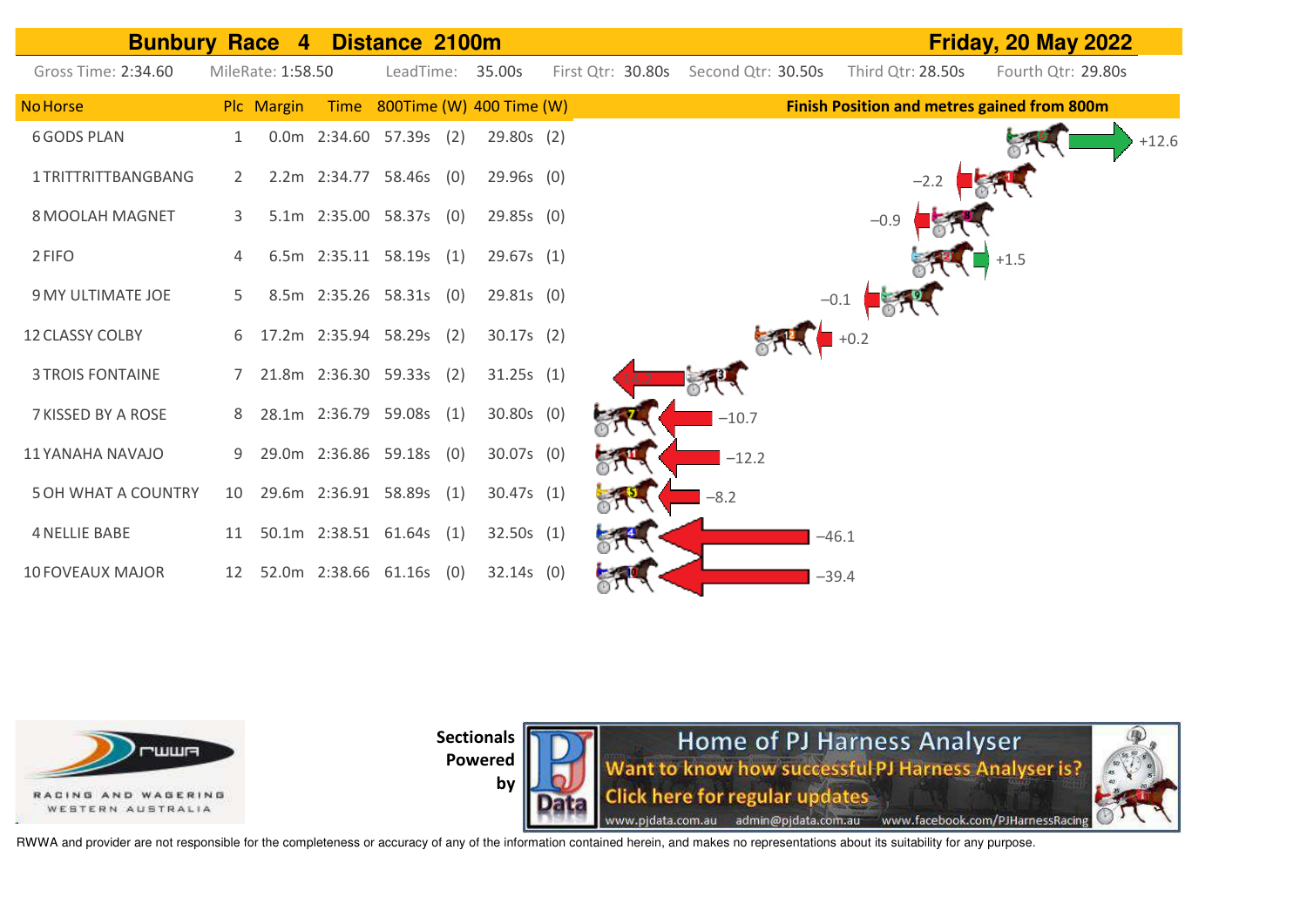| <b>Bunbury Race 5</b>      |    |                   |                          | Distance 2100m |                               |                   |                    | <b>Friday, 20 May 2022</b> |                                             |                                     |  |  |
|----------------------------|----|-------------------|--------------------------|----------------|-------------------------------|-------------------|--------------------|----------------------------|---------------------------------------------|-------------------------------------|--|--|
| Gross Time: 2:32.80        |    | MileRate: 1:57.10 |                          |                | LeadTime: 37.00s              | First Qtr: 29.10s | Second Qtr: 30.70s |                            | Third Qtr: 27.80s                           | Fourth Qtr: 28.20s                  |  |  |
| <b>No Horse</b>            |    | Plc Margin        |                          |                | Time 800Time (W) 400 Time (W) |                   |                    |                            | Finish Position and metres gained from 800m |                                     |  |  |
| <b>11 HILLVIEW BONDI</b>   |    |                   | 0.0m 2:32.80 56.00s (1)  |                | 28.16s(1)                     |                   |                    |                            |                                             | $\begin{bmatrix} 0.0 \end{bmatrix}$ |  |  |
| <b>1 RAMBO RABBIT</b>      | 2  |                   | 1.9m 2:32.94 56.13s (0)  |                | 28.33s(0)                     |                   |                    |                            | $-1.9$                                      |                                     |  |  |
| 5 THE GOOD LIFE            | 3  |                   | 2.3m 2:32.97 55.88s (1)  |                | 27.98s(1)                     |                   |                    |                            |                                             | $+1.7$                              |  |  |
| <b>12 AUCKLAND JET</b>     | 4  |                   | 6.3m 2:33.27 55.53s (0)  |                | $27.56s$ (0)                  |                   |                    |                            |                                             | $+6.7$                              |  |  |
| 7 REGAL AURA               | 5. |                   | 9.0m 2:33.47 55.53s (2)  |                | $28.16s$ (2)                  |                   |                    |                            |                                             | $+6.8$                              |  |  |
| <b>8 CHANCE ECLIPSE</b>    | 6  |                   | 9.7m 2:33.52 56.38s (0)  |                | $28.56s$ (0)                  |                   |                    | $-5.5$                     |                                             |                                     |  |  |
| 9 DWAYNE                   | 7  |                   | 24.9m 2:34.65 57.13s (0) |                | $29.20s$ (0)                  |                   |                    | $-16.3$                    |                                             |                                     |  |  |
| <b>4 BETTOR MOVE ALONG</b> | 8  |                   | 25.7m 2:34.70 56.26s (0) |                | $28.29s$ (0)                  |                   |                    |                            |                                             |                                     |  |  |
| 10 ALL AUSSIE MACH         | 9  |                   | 34.6m 2:35.36 57.24s (1) |                | 29.49s (2)                    |                   |                    | $-17.8$                    |                                             |                                     |  |  |
| 2 SONO ABRUZZESE           | 10 |                   | 38.0m 2:35.62 57.78s (1) |                | 29.52s(1)                     |                   |                    | $-25.6$                    |                                             |                                     |  |  |
| <b>6 FLAMING CULLEN</b>    | 11 |                   | 44.2m 2:36.08 57.88s (0) |                | 29.64s(1)                     |                   |                    | $-27.0$                    |                                             |                                     |  |  |
| 3 COHLIN                   | 12 |                   | 57.8m 2:37.08 59.45s (1) |                | 31.20s(1)                     |                   |                    | $-49.6$                    |                                             |                                     |  |  |



**Sectionals** 

**Powered by** 

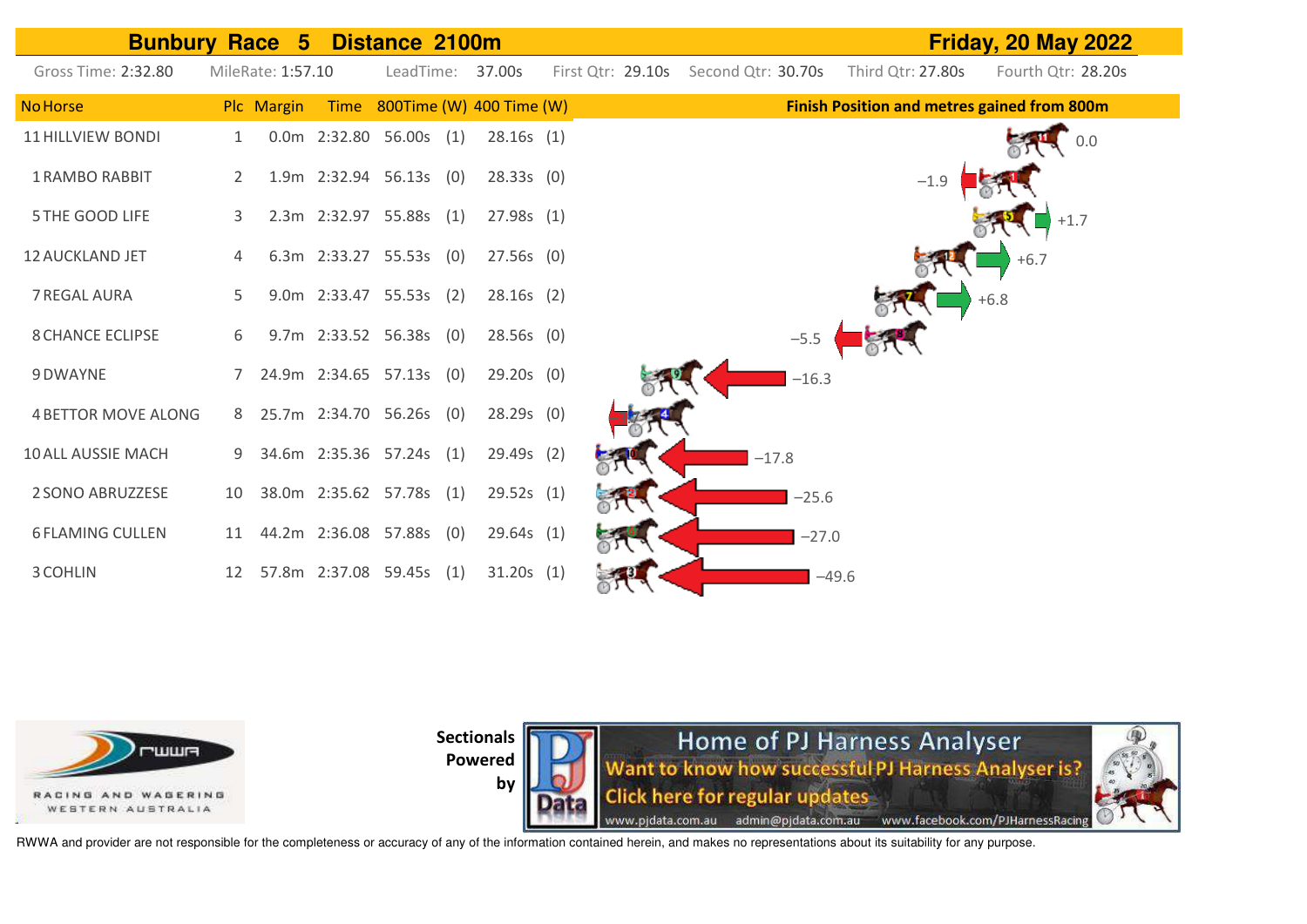| <b>Bunbury Race 6</b>      |                |                   |                           | Distance 2503m |                               |                   |                    |         |                   | <b>Friday, 20 May 2022</b>                         |
|----------------------------|----------------|-------------------|---------------------------|----------------|-------------------------------|-------------------|--------------------|---------|-------------------|----------------------------------------------------|
| Gross Time: 3:15.20        |                | MileRate: 2:03.00 |                           |                | LeadTime: 75.90s              | First Qtr: 30.60s | Second Qtr: 30.70s |         | Third Qtr: 29.00s | Fourth Qtr: 29.00s                                 |
| <b>No Horse</b>            |                | Plc Margin        |                           |                | Time 800Time (W) 400 Time (W) |                   |                    |         |                   | <b>Finish Position and metres gained from 800m</b> |
| 9 SEERYANFLY               |                |                   | $0.0m$ 3:15.20 58.00s (0) |                | $29.00s$ (0)                  |                   |                    |         |                   | $0.0\,$                                            |
| <b>10 CAMLUCK KING</b>     | $\overline{2}$ |                   | 3.0m 3:15.43 56.57s (0)   |                | 27.89s(2)                     |                   |                    |         |                   |                                                    |
| 8 HOW GOUDA SHE            | 3              |                   | 4.5m 3:15.54 58.02s (0)   |                | $29.01s$ (0)                  |                   |                    |         | $-0.3$            |                                                    |
| 2 EL JESSIE                |                |                   | 6.7m 3:15.71 57.50s (0)   |                | $28.47s$ (0)                  |                   |                    |         |                   | $+6.9$                                             |
| <b>5 BATAVIA BLACKHOLE</b> | 5.             |                   | 8.3m 3:15.83 57.29s (0)   |                | 28.27s(0)                     |                   |                    |         |                   | $+9.9$                                             |
| 4 SNORKEL                  | 6              |                   | 10.2m 3:15.98 58.09s (0)  |                | $29.06s$ (0)                  |                   | $-1.2$             |         |                   |                                                    |
| <b>3 ONLY FIVE STARZZZ</b> |                |                   | 12.3m 3:16.14 58.02s (1)  |                | 28.83s(1)                     |                   | $-0.3$             |         |                   |                                                    |
| 7 FIGHT SONG               | 8              |                   | 26.9m 3:17.25 59.39s (1)  |                | 30.20s(1)                     |                   | $-19.3$            |         |                   |                                                    |
| <b>1 FLASH MOB</b>         | 9              |                   | 34.3m 3:17.81 60.26s (1)  |                | 31.07s(1)                     |                   |                    | $-31.3$ |                   |                                                    |
| <b>6 BELONERO</b>          | 10             |                   | 93.8m 3:22.34 62.17s (0)  |                | $31.80s$ (0)                  |                   |                    | $-57.8$ |                   |                                                    |



**by** 

**Home of PJ Harness Analyser**<br>Want to know how successful PJ Harness Analyser is? **Click here for regular updates** www.pjdata.com.au admin@pjdata.com.au www.facebook.com/PJHarnessRacing

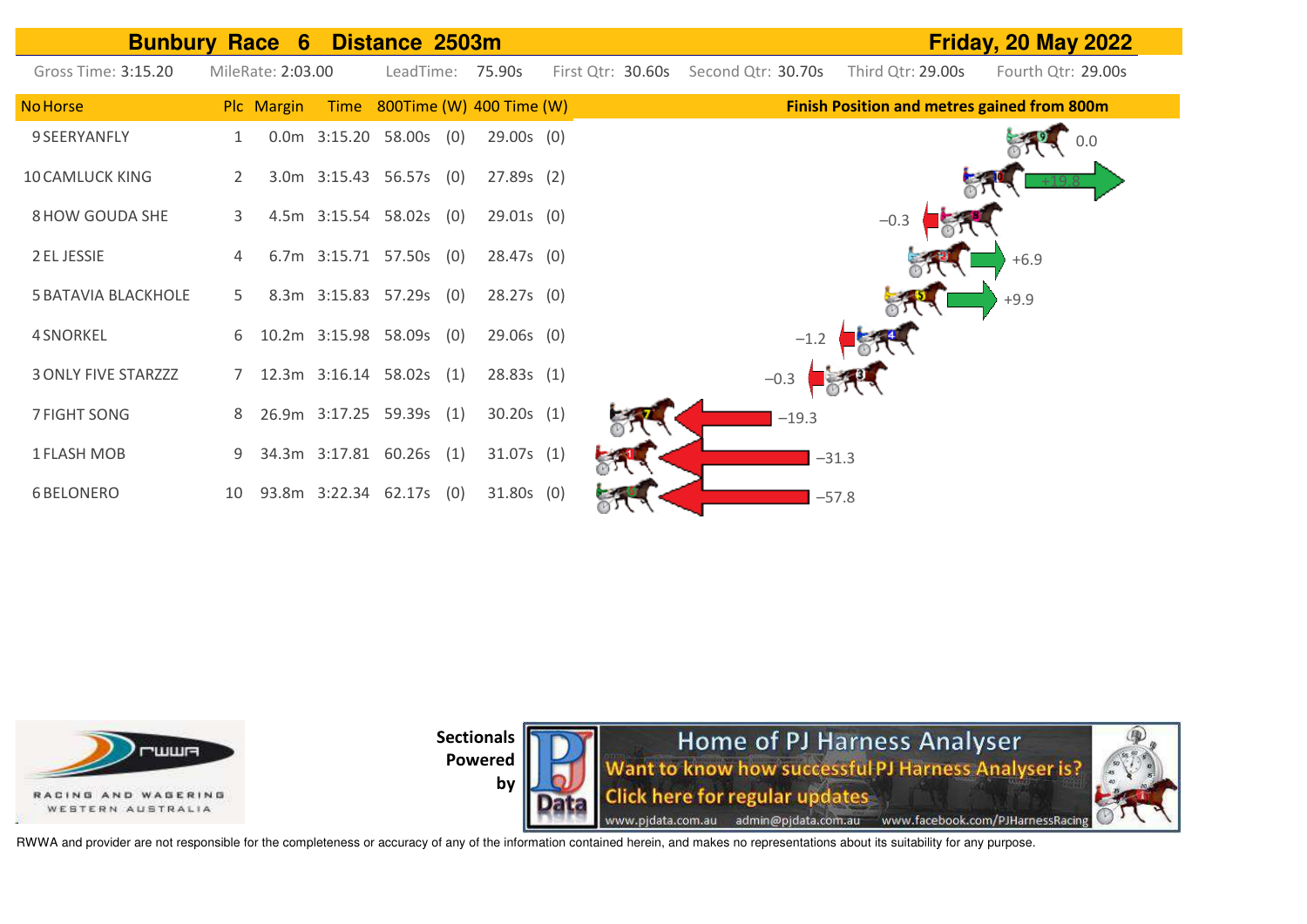



**Sectionals** 

**Powered by** 

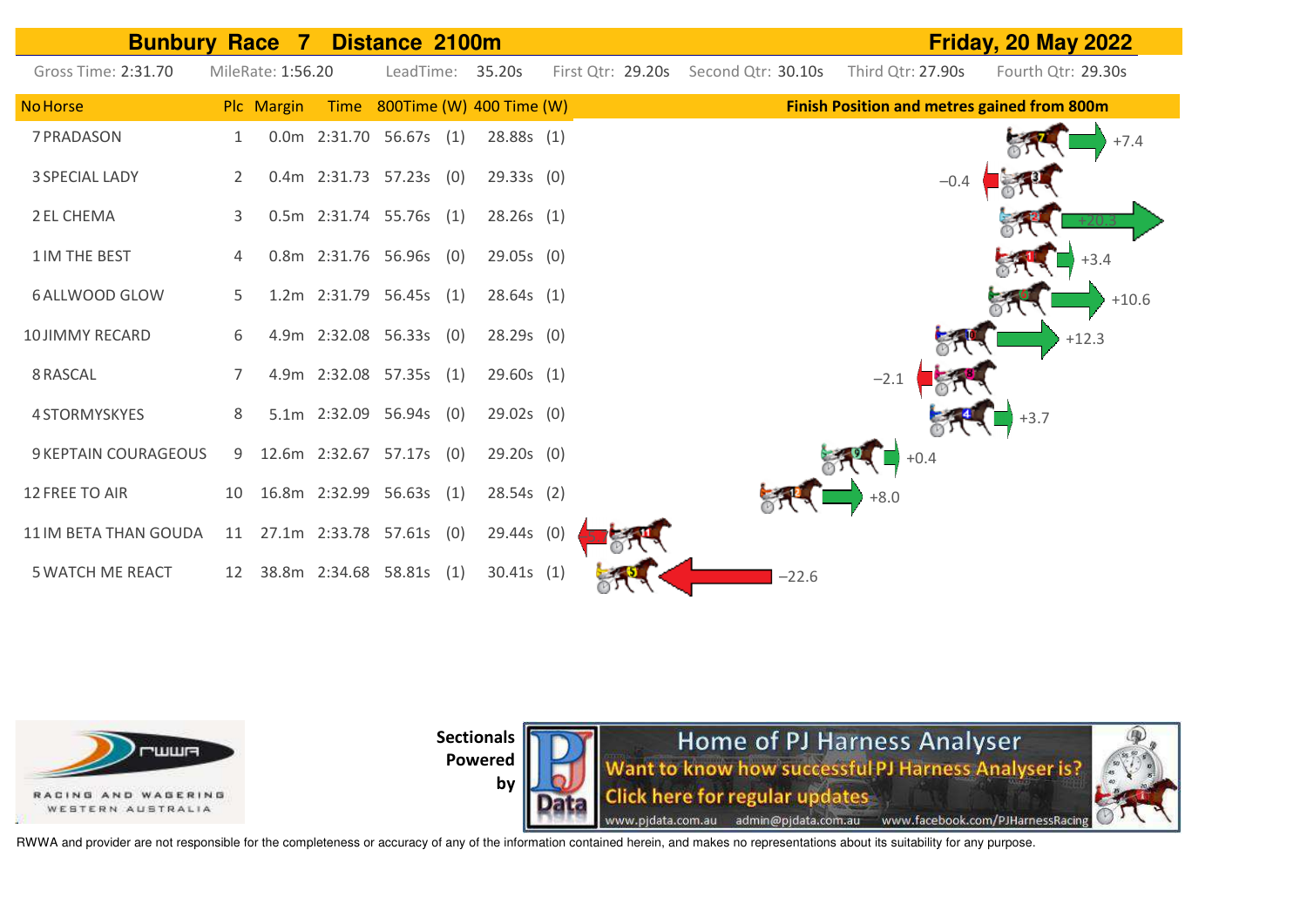| <b>Bunbury</b>              |    | Race<br>8         |                     | Distance 2100m               |     |                          |        |                   |                    |         |                                                    | <b>Friday, 20 May 2022</b> |
|-----------------------------|----|-------------------|---------------------|------------------------------|-----|--------------------------|--------|-------------------|--------------------|---------|----------------------------------------------------|----------------------------|
| Gross Time: 2:32.30         |    | MileRate: 1:56.70 |                     | LeadTime:                    |     | 34.70s                   |        | First Qtr: 29.90s | Second Qtr: 29.40s |         | Third Qtr: 28.90s                                  | Fourth Qtr: 29.40s         |
| <b>No Horse</b>             |    | Plc Margin        | Time                |                              |     | 800Time (W) 400 Time (W) |        |                   |                    |         | <b>Finish Position and metres gained from 800m</b> |                            |
| 7 SOUND WAVE                |    |                   |                     | 0.0m 2:32.30 57.37s (2)      |     | 29.31s(2)                |        |                   |                    |         |                                                    | $+12.8$                    |
| <b>8 MAJOR CORRIDA</b>      | 2  |                   | 1.5m 2:32.42 57.80s |                              | (0) | $29.10s$ (2)             |        |                   |                    |         |                                                    | $+6.9$                     |
| <b>1 GALACTIC RULER</b>     | 3  |                   |                     | 13.5m 2:33.34 58.97s (0)     |     | $30.08s$ (0)             |        |                   | $-9.3$             |         |                                                    |                            |
| <b>6 PER ARDUA AD ASTRA</b> |    |                   |                     | 4 16.9m 2:33.60 59.52s (0)   |     | $30.64s$ (0)             |        | $-16.9$           |                    |         |                                                    |                            |
| 2 MARY JOE                  |    |                   |                     | 5 22.6m 2:34.04 58.98s (1)   |     | 29.79s (0)               | $-9.4$ |                   |                    |         |                                                    |                            |
| <b>5 LOVE AND KISSES</b>    | 6  |                   |                     | 24.4m 2:34.18 58.53s (2)     |     | $30.42s$ (2)             | $-3.2$ |                   |                    |         |                                                    |                            |
| 10 IRISH COFFEE             |    |                   |                     | 27.8m 2:34.44 59.01s (1)     |     | $29.81s$ (0)             |        |                   | $-9.8$             |         |                                                    |                            |
| 11 GETN WIGGY WITHIT        | 8  |                   |                     | 31.4m 2:34.72 59.95s (2)     |     | 31.69s(1)                |        |                   |                    | $-22.8$ |                                                    |                            |
| <b>12 LORINDA KATE</b>      | 9  |                   |                     | 36.8m 2:35.14 59.69s (0)     |     | 29.98s (1)               |        |                   |                    | $-19.2$ |                                                    |                            |
| <b>4 LAMOUR DOTTIE</b>      | 10 |                   |                     | 38.8m 2:35.29 60.46s (1)     |     | 31.30s(1)                |        |                   |                    |         | $-29.8$                                            |                            |
| <b>9 BAILEY MAJOR</b>       | 11 |                   |                     | 67.4m 2:37.50 62.21s (0)     |     | $32.29s$ (0)             |        |                   |                    |         | $-54.0$                                            |                            |
| <b>3 STIRUP IRON JACK</b>   |    |                   |                     | 12 108.4m 2:40.66 65.82s (1) |     | 35.64s(1)                |        |                   |                    |         | $-103.$                                            |                            |



**by** 

Home of PJ Harness Analyser<br>Want to know how successful PJ Harness Analyser is? **Click here for regular updates** www.pjdata.com.au admin@pjdata.com.au www.facebook.com/PJHarnessRacing